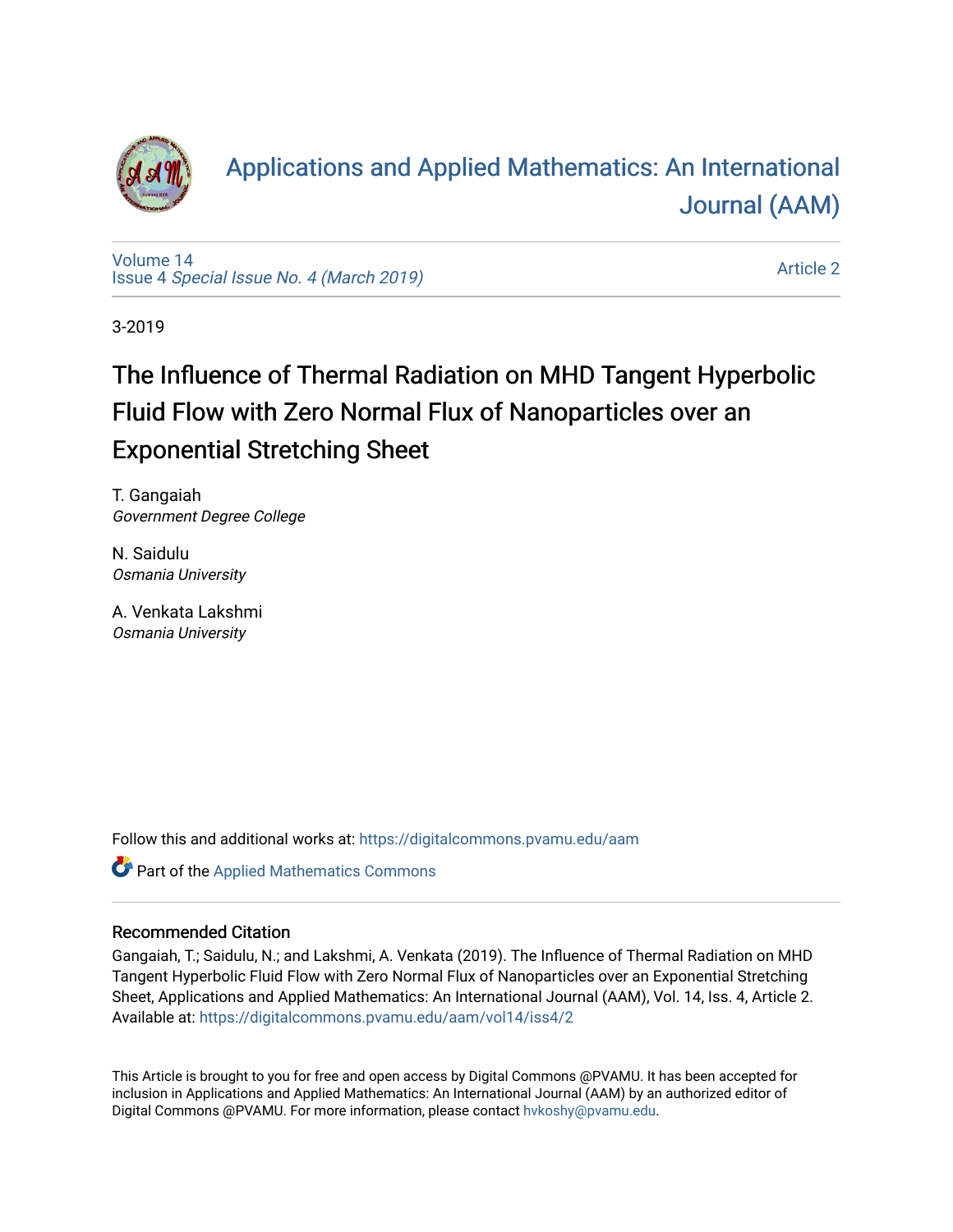

Special Issue No. 4 (March 2019), pp. 16 – 30

# The Influence of Thermal Radiation on MHD Tangent Hyperbolic Fluid Flow with Zero Normal Flux of Nanoparticles over an Exponential Stretching Sheet

 $1*$ T. Gangaiah, <sup>2</sup>N. Saidulu, and <sup>3</sup>A. Venkata Lakshmi

<sup>1</sup>Department of Mathematics Government Degree College Mancherial, Telangana, India 1 tgangaiah79@gmail.com

<sup>2</sup>,<sup>3</sup>Department of Mathematics University College of Science Osmania University Hyderabad, India <sup>2</sup>nampellysaidulu28@gmail.com; <sup>3</sup>akavaramvlr@gmail.com

<sup>∗</sup>Corresponding Author

Received: August 8, 2018; Accepted: October 28, 2018

# Abstract

This article presents the two-dimensional MHD flow of tangent hyperbolic fluid with zero normal flux of nano-particles over an exponentially stretching sheet in presence of thermal radiation. The governing system of non-linear partial differential equations along with boundary conditions for this fluid flow is converted into a system of non-linear ordinary differential equations by using appropriate similarity transformations. The reduced system is numerically solved by Runge-Kutta fourth order method with shooting technique. The effects of emerging non-dimensional parameters on velocity, temperature and nanoparticle volume fraction profiles have been discussed and presented graphically. Furthermore, the impacts of these parameters on skin friction coefficient and local Nusselt number at the sheet are exhibited and discussed. Noticed that the thermal boundary layer thickness enhanced with the increase in Weissenberg number, power-law index and radiation parameter whereas the velocity profiles and the skin friction coefficient decreases with an increase in Weissenberg number and power-law index.

**Keywords:** Thermal radiation; tangent hyperbolic; zero normal flux; exponentially stretching; Weissenberg number

MSC 2010 No.: 80A20, 76A02, 76W05, 74A15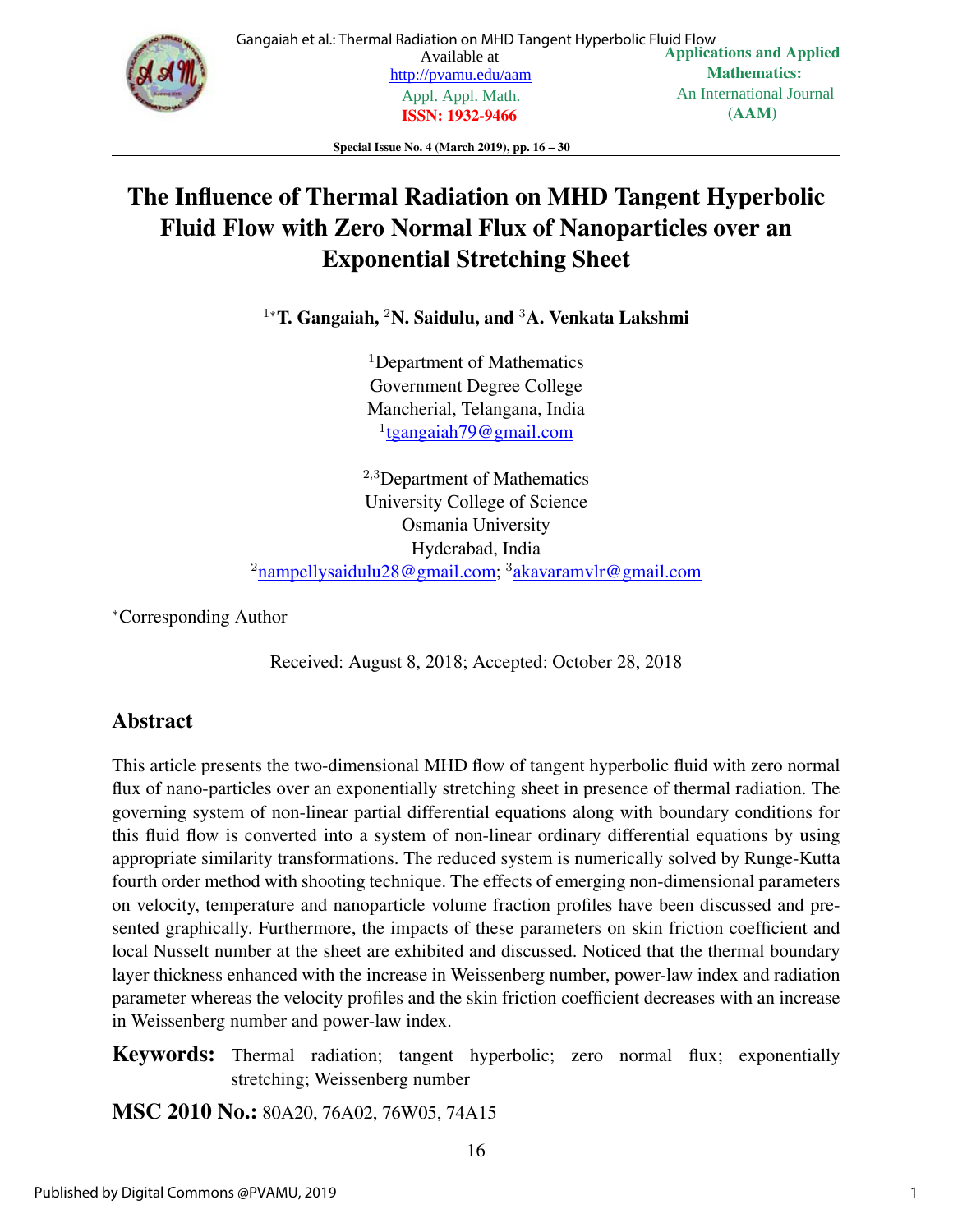#### 1. Introduction

In recent years, the study of boundary layer flow over a stretching sheet has lot of importance due to its numerous applications in industrial manufacturing processes such as wire drawing, hot rolling, manufacturing of plastic and rubber surfaces and many others. In all these cases both stretching and simultaneous cooling or heating have a decisive influence on the quality of the final products. Probably Sakiadis (1961) was the first who studied the boundary layer flow over a continuous solid surface moving with constant velocity. Crane (1970) extended this concept to the steady two-dimensional viscous fluid flow over a linearly stretching sheet and obtained a similar solution for the problem. Wang (1990) discussed the unsteady laminar flow of viscous fluid and computed similarity solutions. Later Magyari et al. (1999) investigated the steady boundary layer flow on a continuous stretching surface with exponential temperature distribution. Plenty of literature has been produced by researchers on boundary layer flows over stretching sheet.

The study of the magnetohydrodynamic (MHD) flow of an electrically conducting fluid is of considerable interest in modern metallurgical and metal-working processes. The process of fusing of metals, power generation systems and cooling of nuclear reactor are good examples of such fields. In biomedical field, MHD flow has many practical applications such as magnetic field effects on wound healing and MRI (Magnetic Resonance Imaging) to diagnose disease and surgical procedures. Many investigations were made to examine the effects of MHD flow over a stretching sheet under different aspects. Shankar et al. (1997) studied the effects of mass transfer on the MHD flow past an impulsively started infinite vertical plate with variable temperature or constant heat flux. Recently, Anderson (2002), Ishak et al. (2010), Hayat et al. (2011) and Madhu et al. (2016) produced some important literature on MHD flow over a stretching sheet.

An extensive research has been conducted on boundary layer flow and heat transfer over an exponentially stretching sheet due to its wider applications in technology. For instance, in the case of annealing and tinning of copper wires and many others. Many kinds of literature are also available on boundary layer flow over a stretching surface where the velocity of the stretching surface is assumed to be linearly proportional to the distance from the fixed origin. However, Gupta et al. (1977) argued that realistically stretching of plastic sheet may not necessarily be linear. Magyari et al. (1999) investigated the mass and heat transfer in the boundary layers over an exponentially stretching surface with an exponential temperature distribution both analytically and numerically. In the recent past many researchers like Odat et al. (2006), Akram et al. (2009), Gangaiah et al. (2018) investigated various effects of heat and mass transfer over an exponentially stretching sheet.

The term nanofluid means a liquid suspension containing ultra-fine particles (diameter less than 50 nm). Experiments have shown that thermal conductivity can be appreciably improved by incorporating nanoparticles in the base fluid Metals  $(Al, Cu)$  such as oxides  $(Al<sub>2</sub>O<sub>3</sub>)$ , carbides  $(SiC)$ , nitrides (AlN, SiN) or nonmetals (graphite, carbon nanotubes) contain these nanoparticles. The term "nanofluid" was proposed by Choi, referring to dispersions of nanoparticles in the base fluids such as water, ethylene glycol, and propylene glycol. Choi (1995) showed that the addition of a small amount (less than 1 percent by volume) of nanoparticles to conventional heat transfer liquids increased the thermal conductivity of the fluid up to approximately two times. The thermal conductivity enhancement characteristic of nanofluid was observed by Masuda et al. (1993).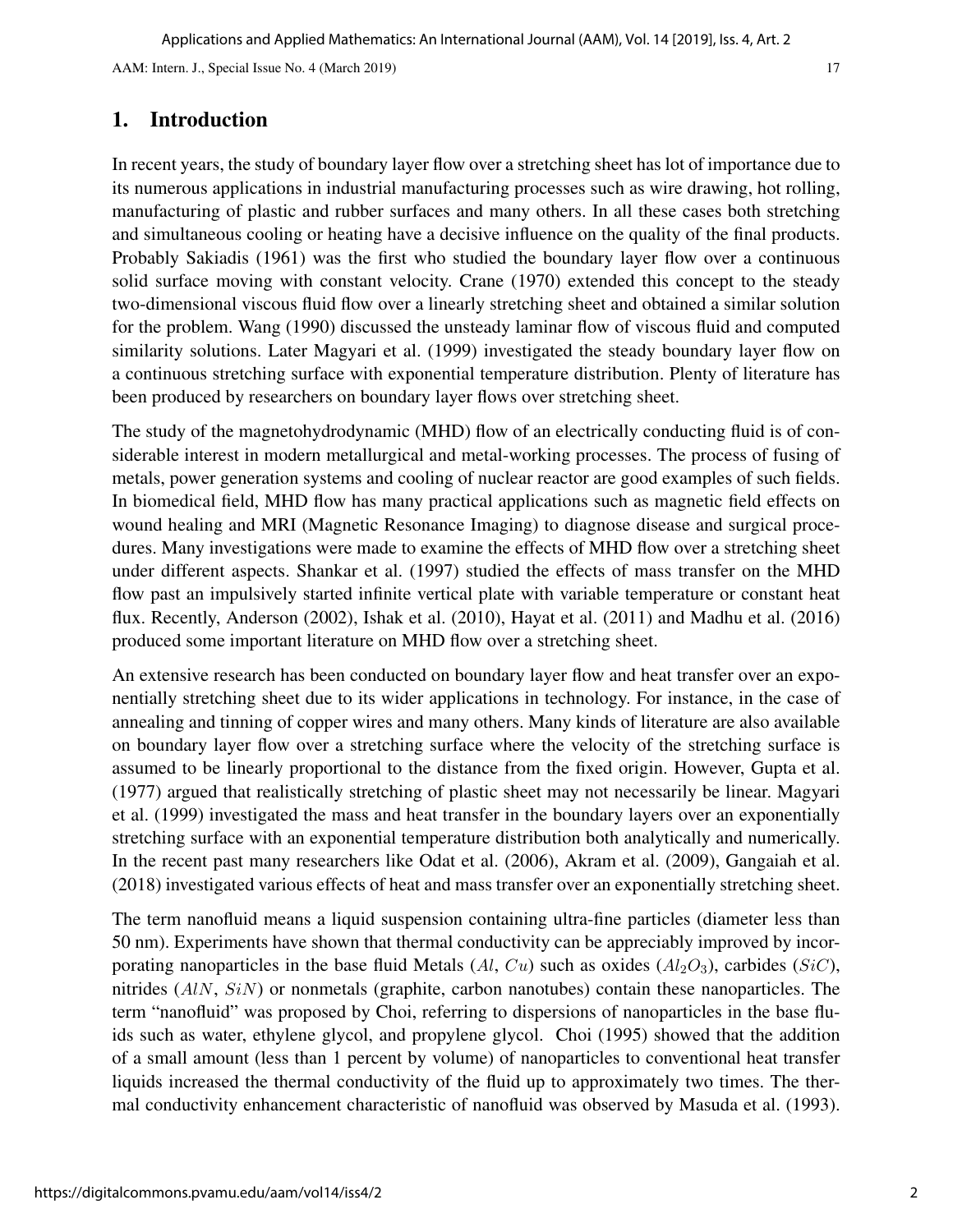Buongiorno (2006) discussed the reasons behind the enhancement in heat transfer for nanofluid and he found that Brownian diffusion and thermophoresis are the main causes for enhancement in thermal boudary layer. Later, Nield et al. (2009) investigated the natural convective boundary layer flow of a nanofluid employing Buongiorno model. Angayarkanni et al. (2015) reviewed on thermal properties of nanofluieds. Recently, CS Reddy et al. (2017), Saidulu et al. (2018) and many other investigated the MHD flow of nanofluid over an exponentially stretching sheet using several methods.

Extensive research work has been conducted on non-Newtonian fluids to analyze the thermophysical characteristics due to their numerous industrial and technological applications. The classical Navier-Stokes equations are inadequate to understand the distinctive properties of non-Newtonian fluids. Due to the diversity of non-Newtonian fluids, there is no unique model available to analyze the entire behaviour of non-Newtonian fluids. Among several non-Newtonian models, the tangent hyperbolic fluid model is one of the important fluid models. From laboratory experiments, it is found that this model predicts shear thinning phenomenon very precisely. Ketchup, whipped cream, blood, printer ink, paint and nail polish are some examples of tangent hyperbolic fluids. Pop et al. (2001) presented the hyperbolic tangent fluid model in his e-book *Convective heat transfer : Mathematical and Computational Modelling of Viscous Fluids and Porous media* and it is extensively used in different laboratory experiments. Akram et al. (2009) discussed the peristaltic flow of hyperbolic tangent fluid through an asymmetric channel. Numerical solutions of MHD boundary layer flow of tangent hyperbolic fluid over stretching sheet was deliberated by Akbar et al. (2013). Recently, Prabhakar et al. (2016) discussed the effects of inclained Lorentz forces on hyperbolic tangent nanofluid over a stretching sheet with passive flow of nanoparticles. Due to its wide range of applications, many researchers studied various effects on a tangent hyperbolic fluid in recent years.

The aim of the present work is to establish the influence of thermal radiation on magnetohydrodynamic flow of tangent hyperbolic fluid over an exponentially stretching surface with zero normal flux of nanoparticles. In order to achieve this aim, the present paper is organized as follows: The tangent hyperbolic fluid model is described in Section 2. The fluid flow model explained in Section 3 and how the governing non-linear partial differential equations transformed to a non-linear ordinary differential equation with suitable similarity transforms explained in Section 4, method of solution. Section 5 explains how we solved the resulting system of ODE with boundary conditions using Runge-Kutta method with shooting technique. We analysed both the numerical and graphical results in Section 6. The key findings of the present work manifested in Section 7.

#### 2. Tangent hyperbolic fluid model

The constitutive equations for tangent hyperbolic fluid (Pop et al. (2001), Akram et al. (2009)) is given by

$$
\mathbf{S} = -P\mathbf{I} + \tau,\tag{1}
$$

$$
\tau = -\left[\mu_{\infty} + (\mu_0 + \mu_{\infty}) \tanh(\Gamma \bar{\dot{\gamma}})^n\right] \bar{\dot{\gamma}}.
$$
 (2)

In the above equations,  $\tau$  is extra stress tensor,  $\mu_0$  is the zero shear rate viscosity,  $\mu_{\infty}$  is the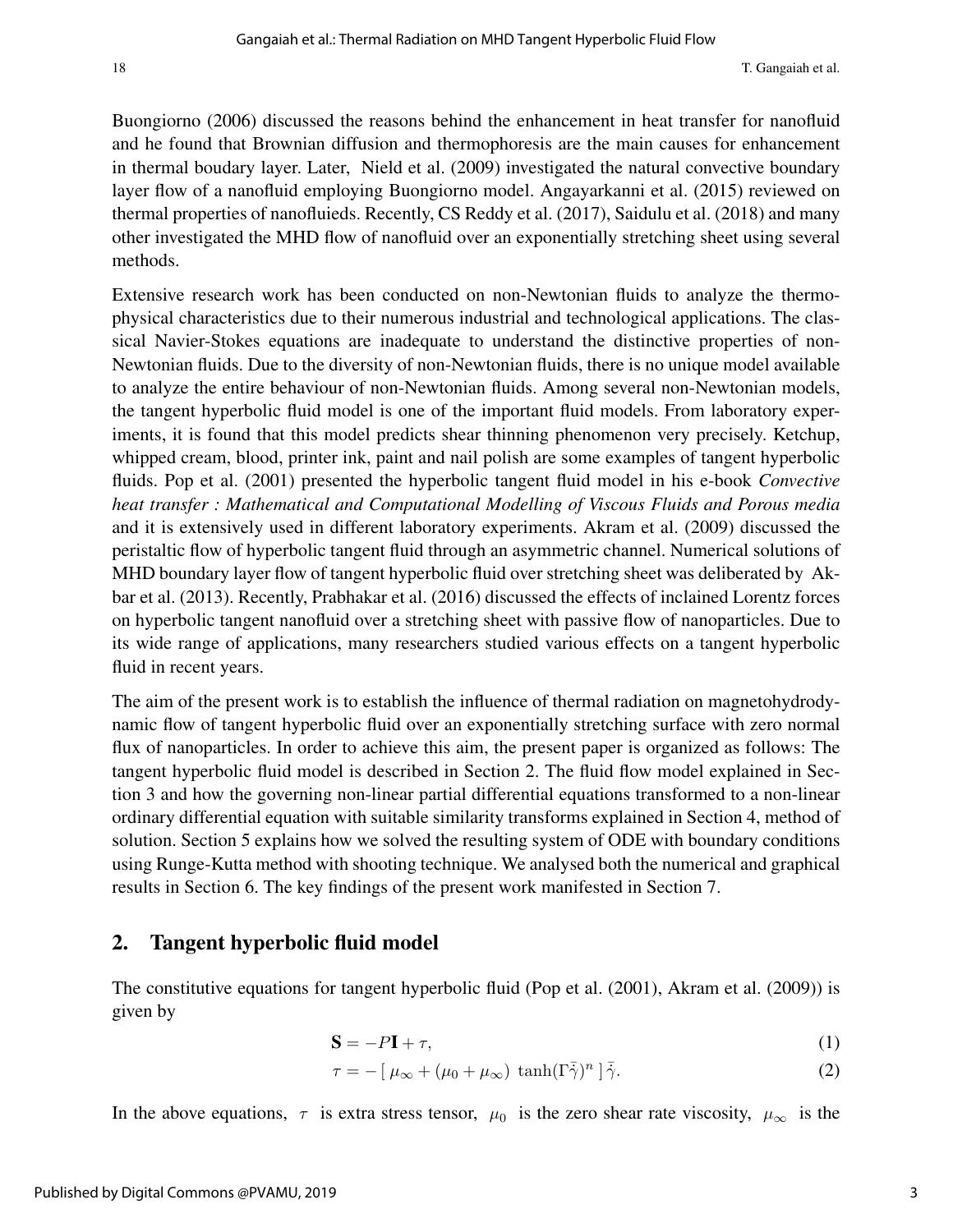infinite shear rate viscosity, Γ is the time-dependent material constant, *n* is the power law index and  $\bar{\dot{\gamma}}$  defined as

$$
\bar{\dot{\gamma}} = \sqrt{\frac{1}{2} \sum_{i} \sum_{j} \bar{\dot{\gamma}}_{ij} \bar{\dot{\gamma}}_{ji}} = \sqrt{\frac{1}{2} \Pi},\tag{3}
$$

where  $\Pi = \frac{1}{2} trac \left[ gradV + (gradV)^T \right]^2$ , which is defined as second invariant strain tensor. Consider the equation (2) for the case when  $\mu_{\infty} = 0$ , because it is not possible to discuss the problem for the infinite shear rate viscosity and since we considering the tangent hyperbolic fluid that describes shear thinning effects so  $\overline{\Gamma}_{\gamma}^{\overline{\gamma}} << 1$ . Then, equation (2) becomes,

$$
\tau = -\mu_0 \left[ (\Gamma \bar{\dot{\gamma}})^n \right] \bar{\dot{\gamma}}
$$
  
=  $-\mu_0 \left[ (1 + \Gamma \bar{\dot{\gamma}} - 1)^n \right] \bar{\dot{\gamma}}$   
=  $-\mu_0 \left[ 1 + n (\Gamma \bar{\dot{\gamma}} - 1) \right] \bar{\dot{\gamma}}.$  (4)

#### 3. Mathematical Formulation

Consider the steady, laminar, two-dimensional boundary layer incompressible flow of an electrically conducting tangent hyperbolic fluid with zero normal flux of nanoparticles over an exponentially stretching sheet coinciding with the plane  $y = 0$  and the flow is confined to  $y > 0$ . The x-axis is taken along the stretching surface in the direction of the motion while the y-axis is perpendicular to it. Keeping the origin fixed, the sheet is then stretched with a velocity  $(U_w)$  varying linearly with the distance from the slit and  $T_w$  as the temperature at the surface. To neglect the gravitational effects, the mass flux of the nanoparticle at the wall is assumed to be zero. A variable magnetic field  $B = B_0 e^{\frac{x}{2L}}$  is applied to the sheet, where  $B_0$  is the initial strength of the magnetic field. Under these considerations, the governing equations of continuity, momentum, energy and concentration ( Akbar et al. (2013), Prabhakar et al. (2016)) are written as follows:

$$
\frac{\partial u}{\partial x} + \frac{\partial v}{\partial y} = 0,\t\t(5)
$$

$$
u\frac{\partial u}{\partial x} + v\frac{\partial u}{\partial y} = \nu(1 - n)\frac{\partial^2 u}{\partial y^2} + \sqrt{2}n\nu\Gamma\left(\frac{\partial u}{\partial y}\right)\left(\frac{\partial^2 u}{\partial y^2}\right) - \frac{\sigma B^2 u}{\rho},\tag{6}
$$

$$
u\frac{\partial T}{\partial x} + v\frac{\partial T}{\partial y} = \alpha \frac{\partial^2 T}{\partial y^2} + \frac{1}{\rho c_p} \frac{\partial q_r}{\partial y} + \tau \left[ D_B \frac{\partial C}{\partial y} \frac{\partial T}{\partial y} + \frac{D_T}{T_{\infty}} \left( \frac{\partial T}{\partial y} \right)^2 \right],
$$
(7)

$$
u\frac{\partial C}{\partial x} + v\frac{\partial C}{\partial y} = D_B \frac{\partial^2 C}{\partial y^2} + \frac{D_T}{T_{\infty}} \frac{\partial^2 T}{\partial y^2}.
$$
 (8)

The boundary conditions associated with the problem are

$$
u = U_w, \quad v = V_w, \quad T = T_w, \quad D_B \frac{\partial C}{\partial y} + \frac{D_T}{T_\infty} \frac{\partial T}{\partial y} = 0 \quad \text{at} \quad y = 0,
$$
  

$$
u \to 0, \quad T \to T_\infty, \quad C \to C_\infty \quad \text{as} \quad y \to \infty.
$$
 (9)

In the above equations, u and v are velocity components in the x and y directions respectively,  $T$ is the fluid temperature, C is the concentration of the fluid,  $\nu = \frac{\mu}{\rho}$  $\frac{\mu}{\rho}$  is the kinematic viscosity,  $\mu$ is the coefficient of the viscosity,  $\rho$  is the fluid density, n is the power-law index,  $\Gamma$  is the timedependent material constant,  $\sigma$  is the electrical conductivity,  $B = B_0 e^{\frac{x}{2L}}$  is the variable magnetic field,  $\alpha = \frac{k}{ac}$  $\frac{k}{\rho c_p}$  is the thermal diffusivity of the fluid (where k is thermal conductivity and  $c_p$  is the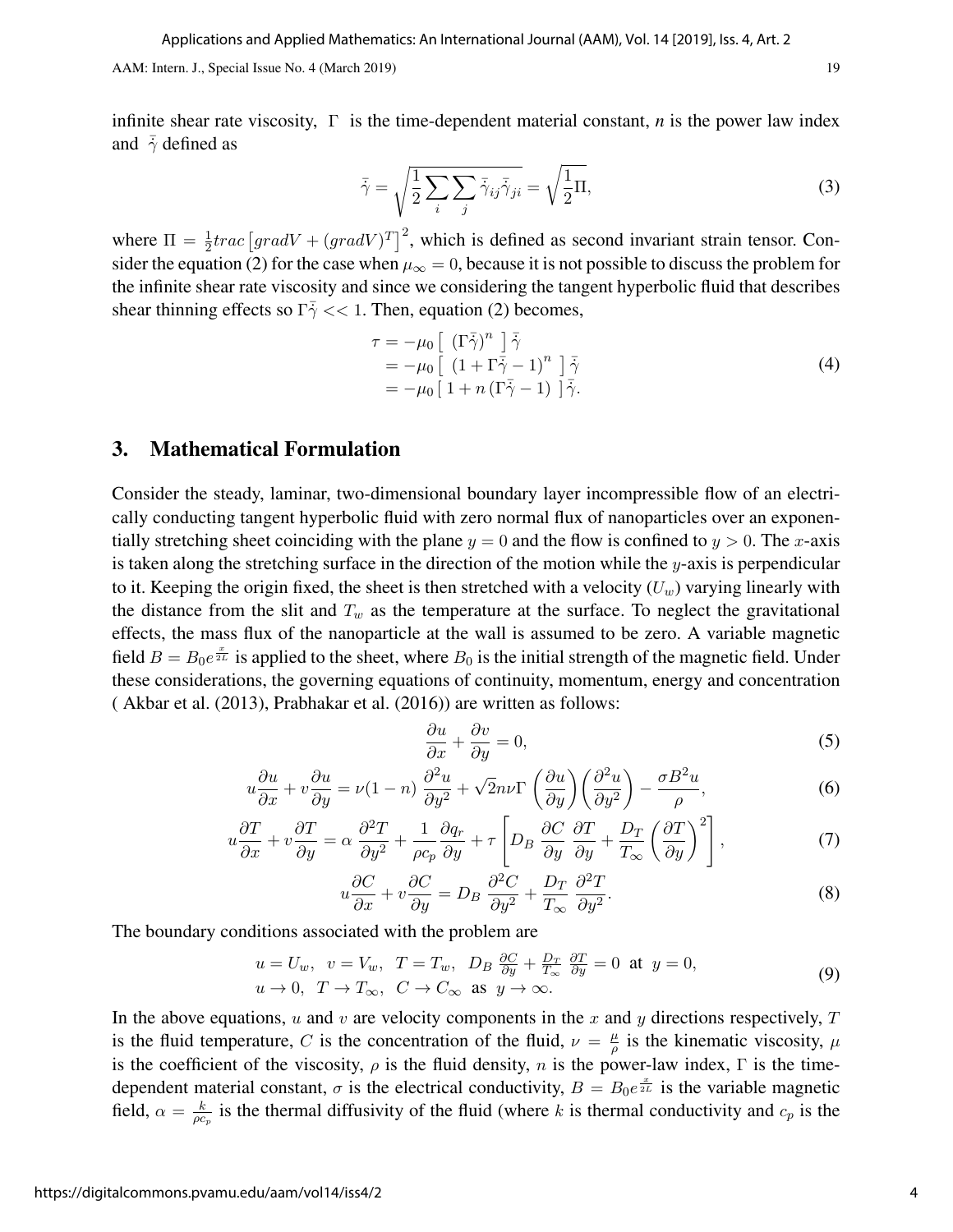20 T. Gangaiah et al.

specific heat at constant pressure),  $q_r$  is the radiative heat flux,  $\tau = \frac{(\rho c)_p}{(\rho c)}$ .  $\frac{(\rho c)_{p}}{(\rho c)_{f}}$  is the ratio of heat capacities of nanofluid  $(\rho c)_p$  and base fluid  $(\rho c)_f$  and  $D_B$ ,  $D_T$  are Brownian, thermophoretic diffusion coefficients, respectively.

Also,  $U_w = U_0 e^{\frac{x}{L}}$  is the stretching velocity,  $U_0$  is the reference velocity, L is the characteristic length.  $V_w > 0$  is the velocity of suction and  $V_w < 0$  is the velocity of blowing and  $V_w = -v_0e^{\frac{x}{2L}}$ is a special type of velocity on the wall, where  $v_0$  is the initial strength of the suction,  $T_w$  =  $T_{\infty} + T_0 e^{\frac{x}{2L}}$  is the variable temperature at sheet with  $T_0$  being a constant which measures the rate of temperature increase along the sheet  $T_{\infty}$  is the ambient fluid temperature and  $C_{\infty}$  is the ambient fluid concentration.

According to Roseland's approximation for radiation (Brewster (1992)), the radiative heat flux  $q_r$ is simplified as

$$
q_r = -\frac{4\sigma^*}{3k^*} \frac{\partial T^4}{\partial y},\tag{10}
$$

where  $\sigma^*$  is the Stefan-Boltzmann constant and  $k^*$  is the absorption coefficient. Assume that the temperature differences, such as the term  $T^4$  within the flow, may be expressed as a linear function of temperature. After neglecting higher-order terms, Taylor series expansion for  $T^4$  about  $T_{\infty}$  we have

$$
T^4 \cong 4T_{\infty}^3 T - 3T_{\infty}^4. \tag{11}
$$

By using  $(10)$  and  $(11)$ , we get

$$
q_r = -\frac{16\sigma^* T_\infty^3}{3k^*} \frac{\partial T}{\partial y}.
$$
\n(12)

#### 4. Method of Solution

To illustrate the problem, we introduced the following similarity transformations to derive a system of ordinary differential equations from the given system of non-linear partial differential equations:

$$
\psi(x,y) = \sqrt{2U_0\nu L} e^{\frac{x}{2L}} f(\eta), \quad \eta(x,y) = \sqrt{\frac{U_0}{2\nu L}} e^{\frac{x}{2L}} y,
$$

$$
\theta(\eta) = \frac{T - T_{\infty}}{T_0} e^{\frac{-x}{2L}}, \qquad \phi(\eta) = \frac{C - C_{\infty}}{C_0},
$$

where  $\eta$  is the similarity variable,  $f(\eta)$ ,  $\theta(\eta)$  and  $\phi(\eta)$  are dimensionless stream, temperature and concentration functions respectively. Here, the continuity equation is satisfied by choosing a stream function  $\psi(x, y)$  such that

$$
u = \frac{\partial \psi}{\partial y}, \ \ v = -\frac{\partial \psi}{\partial x},
$$

and hence,

$$
u = U_0 e^{\frac{x}{L}} f', \quad v = -\sqrt{\frac{U_0 \nu}{2L}} e^{\frac{x}{2L}} (\eta f' + f).
$$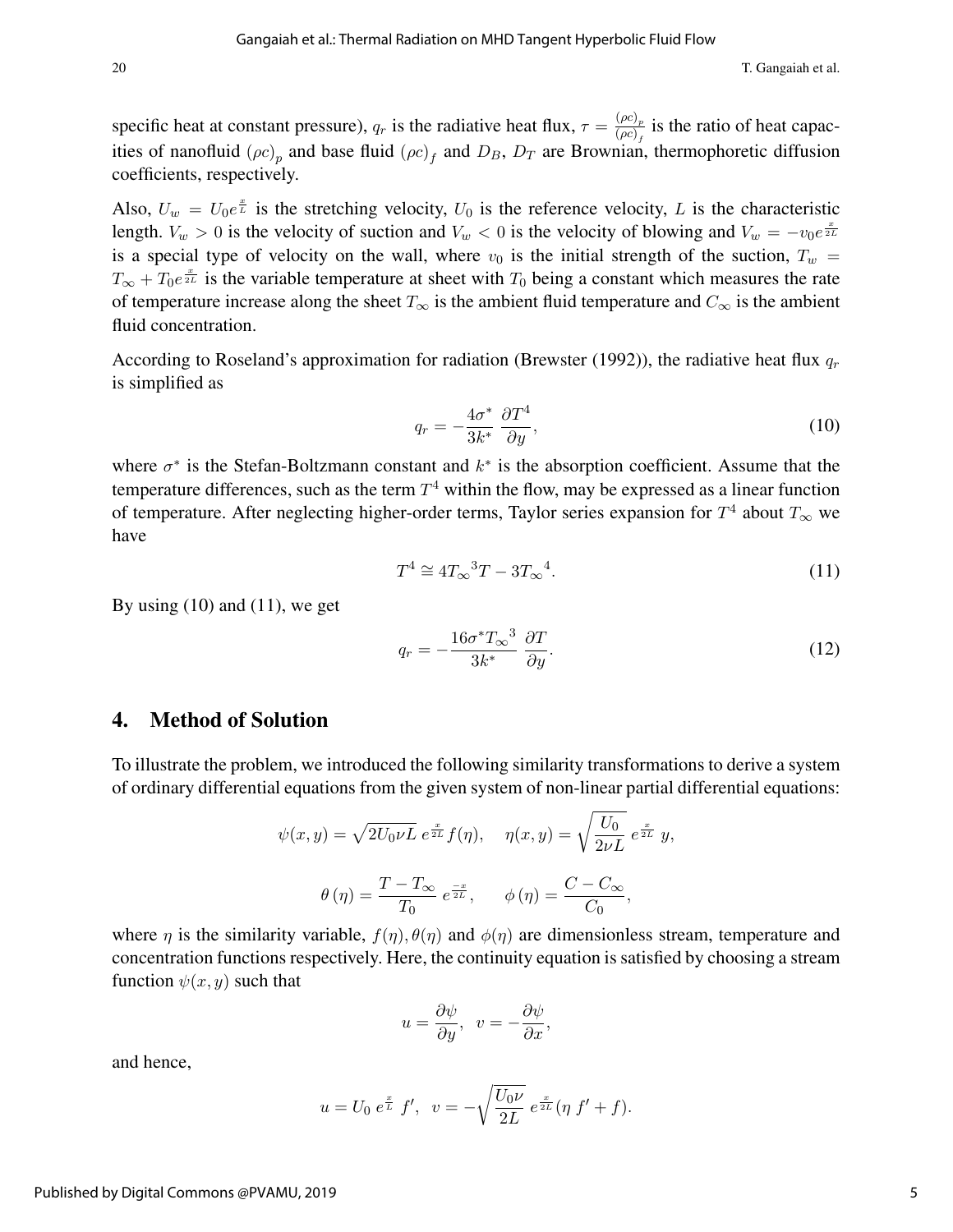By substituting above transformations,  $(6)$  -  $(8)$  can be transformed into a system of ordinary differential equations such as,

$$
[(1-n) + n \, We \, f''] \, f''' + ff'' - 2 \, (f')^2 - M \, f' = 0,\tag{13}
$$

$$
\frac{1}{Pr}\left(1+\frac{4R}{3}\right)\ \theta''+\theta'f-f'\theta+Nb(\theta'\phi')+Nt(\theta')^2=0,\tag{14}
$$

$$
\phi'' + Pr \, Le \, \phi' \, f + \frac{Nt}{Nb} \, \theta'' = 0. \tag{15}
$$

The corresponding dimensionless boundary conditions take the form

$$
f(\eta) = S, \quad f'(\eta) = 1, \quad \theta(\eta) = 1, \quad \phi'(\eta) = -\frac{Nt}{Nb}\theta'(\eta) \quad \text{at } \eta = 0 \text{ and}
$$
  

$$
f'(\eta) \to 0, \quad \theta(\eta) \to 0, \quad \phi(\eta) \to 0 \quad \text{as } \eta \to \infty.
$$
 (16)

Here, the primes denote differentiation with respect to  $\eta$ ,  $We = \frac{\Gamma U_0^{\frac{3}{2}} e^{\frac{3\pi}{2l}}}{\nu L}$  is the Weissenberg number,  $M = \frac{2L\sigma B_0^2}{U_0 \rho}$  is the magnetic field parameter,  $Pr = \frac{\mu c_p}{k} = \frac{\nu}{\alpha}$  $\frac{\nu}{\alpha}$  is the Prandtl number,  $R = \frac{4\sigma^* T_{\infty}^3}{kk^*}$ kk<sup>∗</sup> is the radiation parameter,  $Nt = \frac{\tau D_T (T_w - T_{\infty})}{T \mu}$  $\frac{(Tw-T_{\infty})}{T_{\infty}\nu}$  is the thermophoresis parameter,  $Nb = \frac{\tau D_B C_w}{\nu}$  is the Brownian motion parameter,  $Le = \frac{\alpha}{D}$  $\frac{\alpha}{D_B}$  is the Lewis number and  $S = v_0 \sqrt{\frac{2L}{\nu U_0}} > 0$  (or  $S < 0$ ) is the suction (or blowing) parameter.

The important physical quantities of this problem are the skin friction coefficient  $C_{f_x}$  and the local Nusselt number  $Nu_x$  which represents wall shear stress and the heat transfer rate respectively and they are defined as

$$
C_{f_x} = \frac{\tau_w}{\rho U_w^2}, \quad Nu_x = \frac{x \, q_w}{k(T_w - T_\infty)}.\tag{17}
$$

Here,  $\tau_w$ ,  $q_w$  represent wall shear stress, heat transfer rate at the surface of sheet respectively, and these quantities are defined as

$$
\tau_w = \mu \left[ (1 - n) (\frac{\partial u}{\partial y}) + \frac{n \Gamma}{\sqrt{2}} (\frac{\partial u}{\partial y})^2 \right]_{y = y_0},
$$
  
\n
$$
q_w = -k (\frac{\partial T}{\partial y})_{y = y_0}.
$$
\n(18)

After using similarity variables, the skin friction coefficient and local Nusselt number transformed to

$$
(Re_x)^{\frac{1}{2}}C_{f_x} = \sqrt{\frac{x}{2L}} \left[ (1-n)f''(0) + \frac{n}{2} \; We \; (f''(0))^2 \right],\tag{19}
$$

$$
(Re_x)^{\frac{-1}{2}} N u_x = \sqrt{\frac{x}{2L}} \left[ -\theta'(0) \right]. \tag{20}
$$

Here,  $Re_x = \frac{x U_w}{\nu}$  is a local Reynolds number.

## 5. Numerical Method

The above equations  $(13)$  -  $(15)$  along with the boundary conditions  $(16)$  are highly nonlinear ordinary differential equations. In order to solve these equations numerically, we used Runge-Kutta fourth order method along with shooting technique which is described in Dulal (2010). Here it is important to choose the appropriate finite values of  $\eta \to \infty$ . In order to determine  $\eta_{\infty}$ , we start with some initial guess value for some particular set of physical parameters to obtain  $f''(0)$  and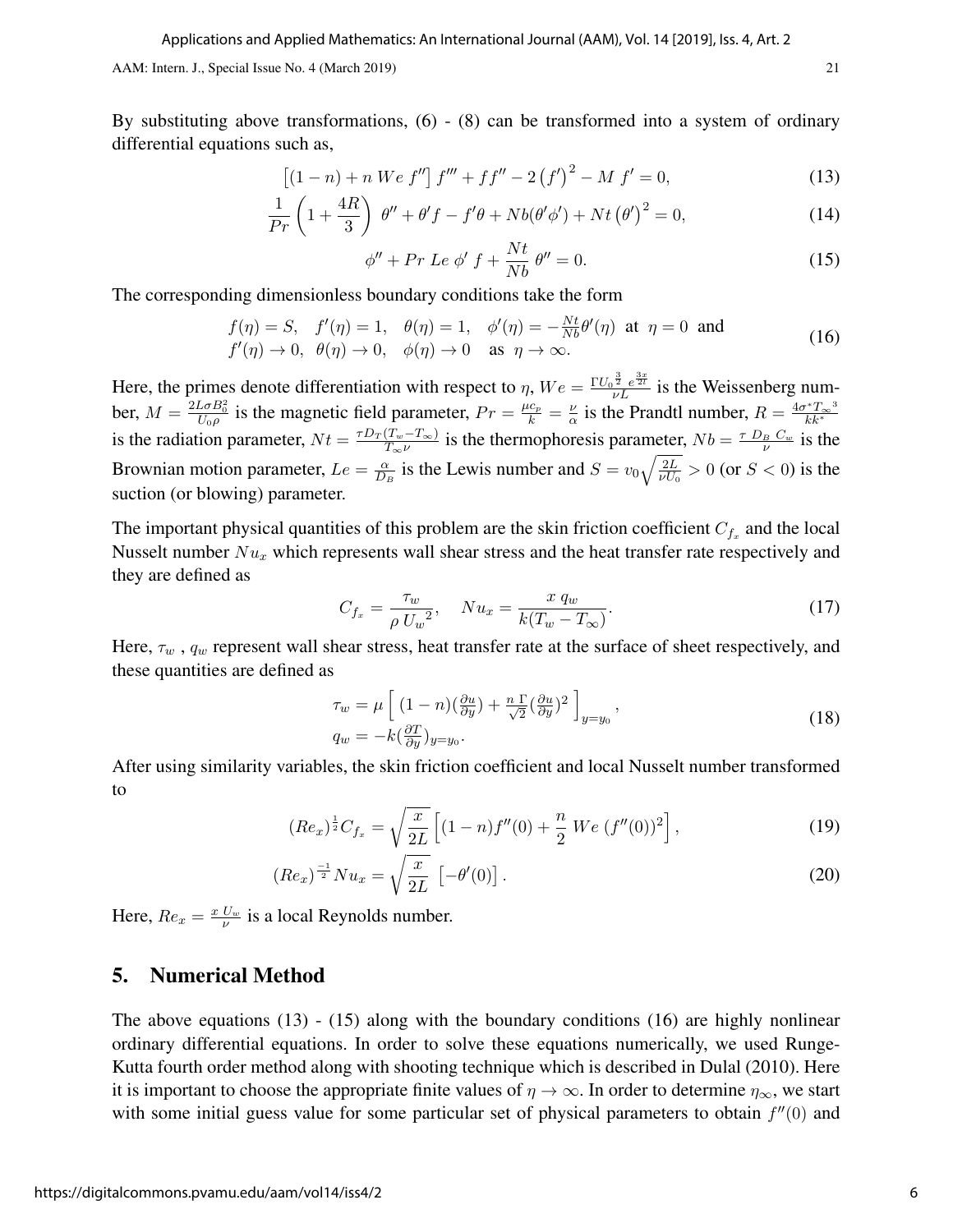22 T. Gangaiah et al.

 $\theta'(0)$ . Now use the following set of variables to reduce above set of differential equations (13) -(15) along with the boundary conditions (16) into a system of first-order differential equations.

$$
f = f_1,
$$
  $f' = f_2,$   $f'' = f_3,$   
\n $\theta = f_4,$   $\theta' = f_5,$   $\phi = f_6,$   $\phi' = f_7.$  (21)

With these variables, we get the system of first-order differential equations as

$$
f_1' = f' = f_2,\tag{22}
$$

$$
f_2' = f'' = f_3,\tag{23}
$$

$$
f_3' = f''' = \frac{[2(f_2)^2 - f_1 f_3 + M f_2]}{[(1 - n) + n We f_3]},
$$
\n(24)

$$
f_4' = \theta' = f_5,\tag{25}
$$

$$
f_5' = \theta'' = \frac{-Pr}{\left(1 + \frac{4R}{3}\right)} \left[ f_1 \ f_5 - f_2 \ f_4 + Nb \ f_5 \ f_7 + Nt(f_5)^2 \right],\tag{26}
$$

$$
f_6' = \phi' = f_7,\tag{27}
$$

$$
f_7' = \phi'' = -[Pr Le f_1 f_7 + \frac{Nt}{Nb} f_5'].
$$
 (28)

The boundary conditions are modified as

$$
f_1 = S
$$
,  $f_2 = 1$ ,  $f_4 = 1$ ,  $f_7 = \frac{-Nt}{Nb} f_5$  at  $\eta = 0$  and  
\n $f_2 \to 0$ ,  $f_4 \to 0$ ,  $f_6 \to 0$  as  $\eta \to \infty$ . (29)

In order to solve the system of equations  $(13)$  -  $(15)$  along with boundary conditions  $(16)$ , we requires a value for  $f''(0)$ ,  $\theta'(0)$  and  $\phi'(0)$ . But no such value is given at the boundary. We chosen suitable guess functions for  $f(\eta)$ ,  $\theta(\eta)$  and  $\phi(\eta)$  to calculate the values of  $f''(0)$ ,  $\theta'(0)$  and  $\phi'(0)$  in MATLAB algorithm for Runge-Kutta method with shooting technique with step size  $\Delta \eta = 0.01$ . We compared the calculated values of  $-\theta'(0)$  with existing results. The above procedure is repeated until we get the converged results within a tolerance limit of  $10^{-5}$ .

#### 6. Results and Discussion

In order to study, the behaviour of velocity, temperature and nanoparticle volume fraction profiles along with physical quantities skin friction coefficient  $(C_{f_x})$  and local Nusselt number  $(Nu_x)$  for various values of the governing parameters namely, the magnetic field parameter  $(M)$ , the suction parameter (S), the Prandtl number (Pr), the Lewis number (Le), Brownian motion parameter (Nb), thermophoresis parameter  $(Nt)$ , the Weissenberg number  $(We)$ , the radiation parameter  $(R)$  and the power-law index (n), we used the Runge-Kutta fourth order method with shooting technique and computed the numerical computations using MATLAB program and the results are reported in terms of Table 1 and graphs as shown in Figures 1-20. For numerical results and plotting graphs, we used  $M = S = R = n = 0.1, Pr = 2.5, Le = 1, Nt = Nb = 0.5$  and  $We = 0.3$ . These values are treated common throughout the study except the varied values in respective figures and tables. To establish the numerical accuracy, for various values of  $Pr$  and the values of  $[-\theta'(0)]$  are compared with the existing results in Table 1 in absence of nanofluid, magnetic field, viscous dissipation and suction and those are found in excellent agreement.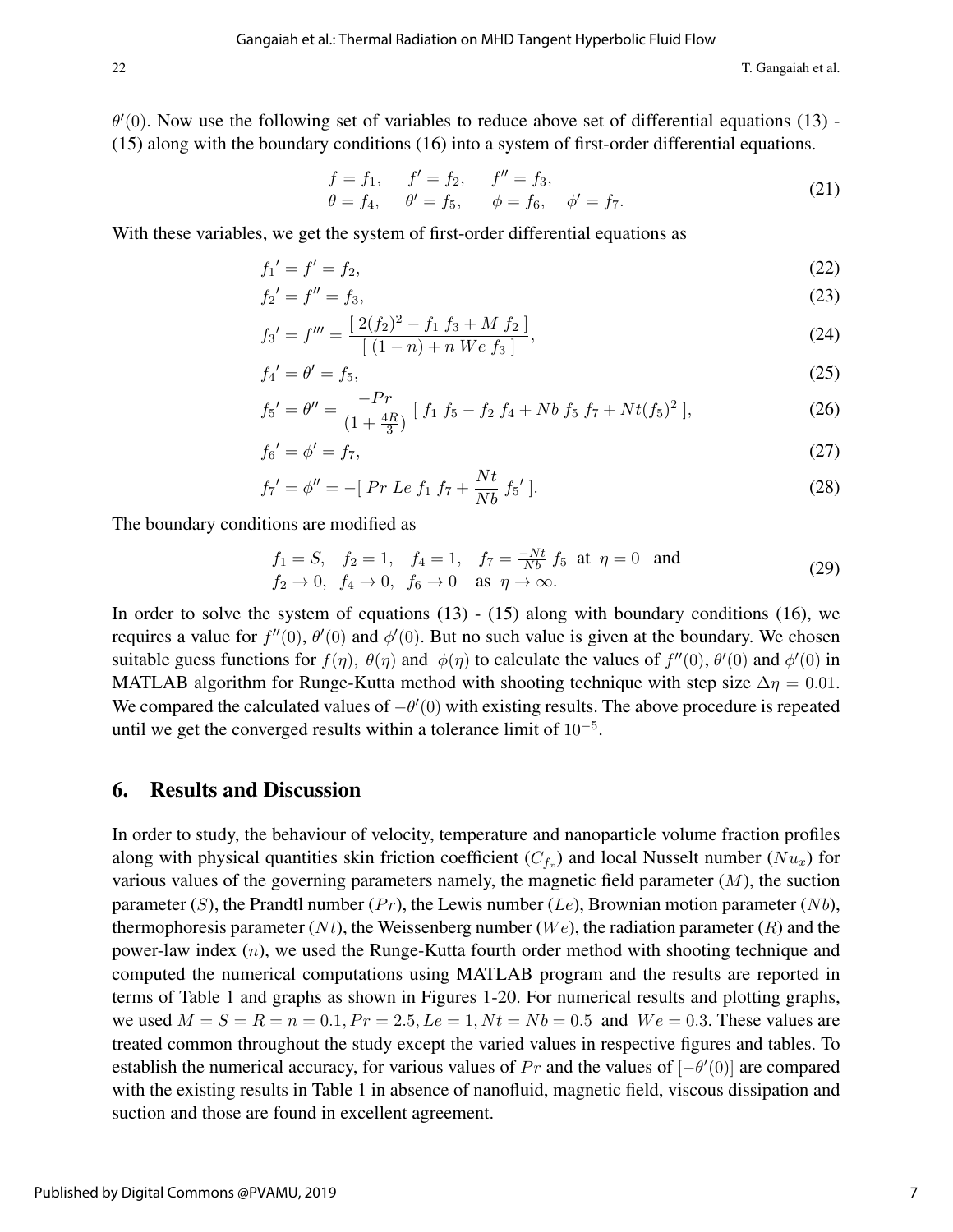| Pr             | R              | Bidin et al. (2009) | Ishak et al. $(2010)$ | Swathi (2013) | Present results |
|----------------|----------------|---------------------|-----------------------|---------------|-----------------|
|                | $\overline{0}$ | 0.9547              | 0.9548                | 0.9547        | 0.9548          |
| $\overline{2}$ | 0              | 1.4714              | 1.4715                | 1.4714        | 1.4715          |
| 3              | 0              | 1.8691              | 1.8691                | 1.8691        | 1.8691          |
|                | 0.5            | 0.6765              |                       |               | 0.6775          |
| $\overline{2}$ | 0.5            | 1.0735              |                       | 1.0735        | 1.0735          |
| 3              | 0.5            | 1.3807              |                       | 1.3807        | 1.3807          |
|                |                | 0.5315              | 0.5312                | 0.5311        | 0.5353          |
| 2              | $\overline{2}$ | 0.8627              |                       | 0.8626        | 0.8629          |
| 3              | 3              | 1.1214              |                       | 1.1214        | 1.1214          |

**Table 1.** Comparison of  $[-\theta'(0)]$  for several values of Prandtl number Pr and radiation parameter R in absence of nanofluid with  $M = S = We = n = 0$  and  $Le = 1$ 

Here, we discussed the graphical outcomes of the problem in a physical sense. The influence of magnetic field parameter  $M$  on the dimensionless velocity and temperature are shown in Figures 1 -2, respectively. It is clear from the Figure1 that an increase in the magnetic field parameter reduces the velocity boundary layer. The magnetic field opposes the transport process. Actually, due to the increase in M leads to the increase of the Lorentz force and it produces much more resistance to the transport phenomena. It is also observed that from Figure 2, the temperature profiles increase with an increase in M. The Lorentz force has the tendency to increase the temperature in nanofluid motion. Consequently, the thermal boundary layer thickness become thicker for a stronger magnetic field. Figures 3 and 4 depict the influence of the suction parameter  $S$  on velocity and temperature profiles. It is evident from the figures that an increase in suction parameter decrease the velocity and temperature boundary layers. Due to the suction, the fluid is brought closer to the sheet and it thins velocity boundary layer thickness as well as thermal boundary layers thickness.



Figures 5 and 6 illustrates the influence of Weissenberg number  $We$  on velocity and thermal boundary layers, respectively. Weissenberg number compares the viscous forces to the elastic forces. It is usually given by the relation of stress relaxation time of the fluid and a specific process time.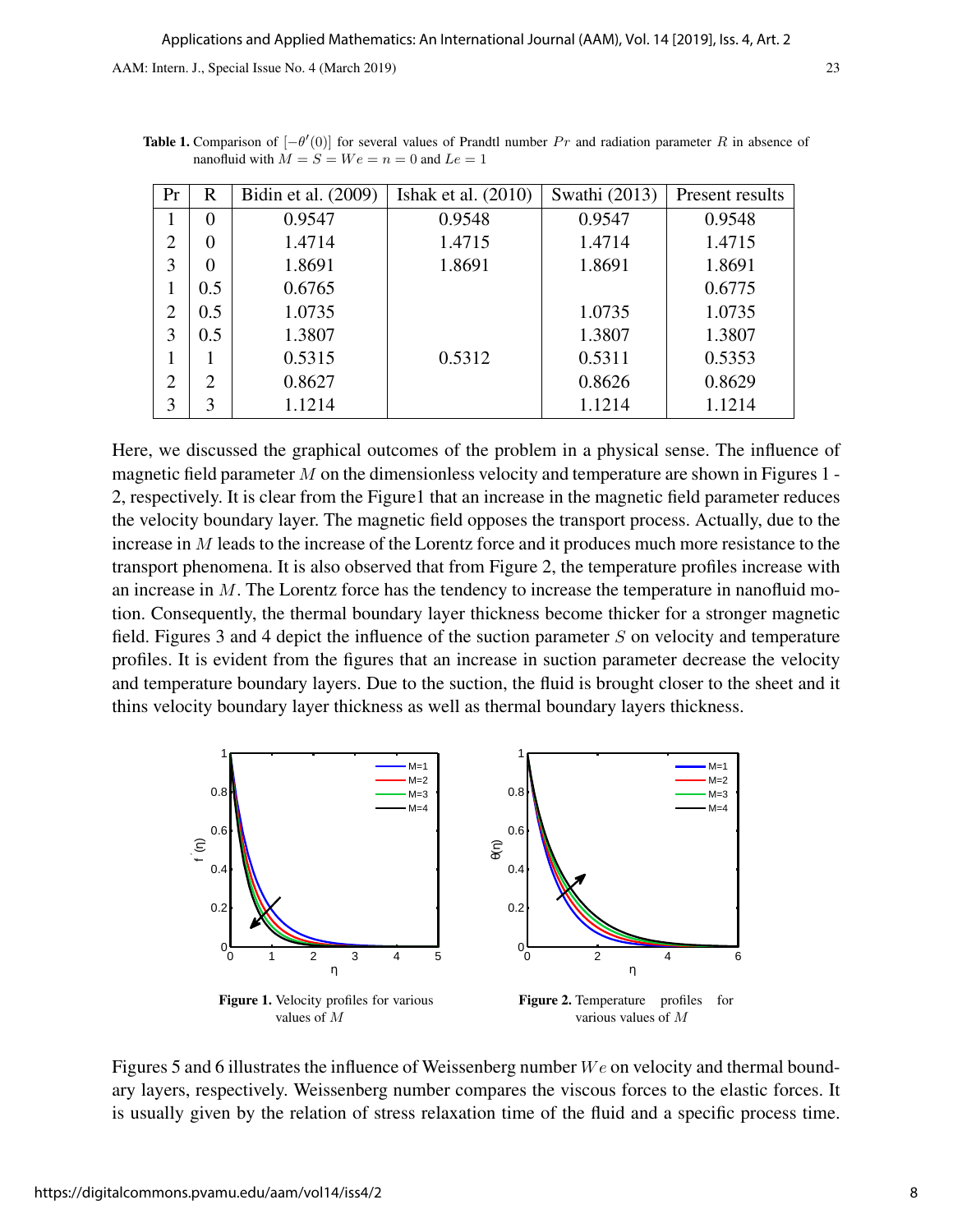The increment in  $We$  increases the stress relaxation time of the fluid which increases the resistance of the flow and hence decreases the velocity boundary layer. Due to that viscoelastic forces as  $We$ increases the temperature boundary layer thickness increases. The effect of the power-law index  $n$ on the dimensionless velocity and temperature profiles are shown in Figures 7 and 8, respectively. It is observed that the increase in power-law index reduces the velocity profile since as  $n$  increases the fluid nature changes from shear thinning to shear thickening. It is seen from Figure 8 that the temperature increases with the increase of n.



The effect of the Prandtl number  $Pr$  on the temperature and nanoparticle volume fraction are depicted in Figures 9 and 10, respectively. The increase in  $Pr$  decreases the thermal diffusivity and hence reduces the thermal boundary layer thickness. The concentration boundary layer exhibits overshoot near the sheet for higher values of  $Pr$ , though the concentration boundary layer thickness reduces. Figure 11 explains the effect of radiation parameter  $R$  on thermal boundary layer. from graph, it is observed that the increase in  $R$  increases the temperature boundary layers. This result is expected because the presence of thermal radiation works as a heat source and so the quantity of heat added to the flow. The effect of Lewis number Le on the dimensionless nanoparticle volume fraction is plotted in Figure 12. It reveals that the concentration boundary layer thickness increases initially and later decreases as Le value increases.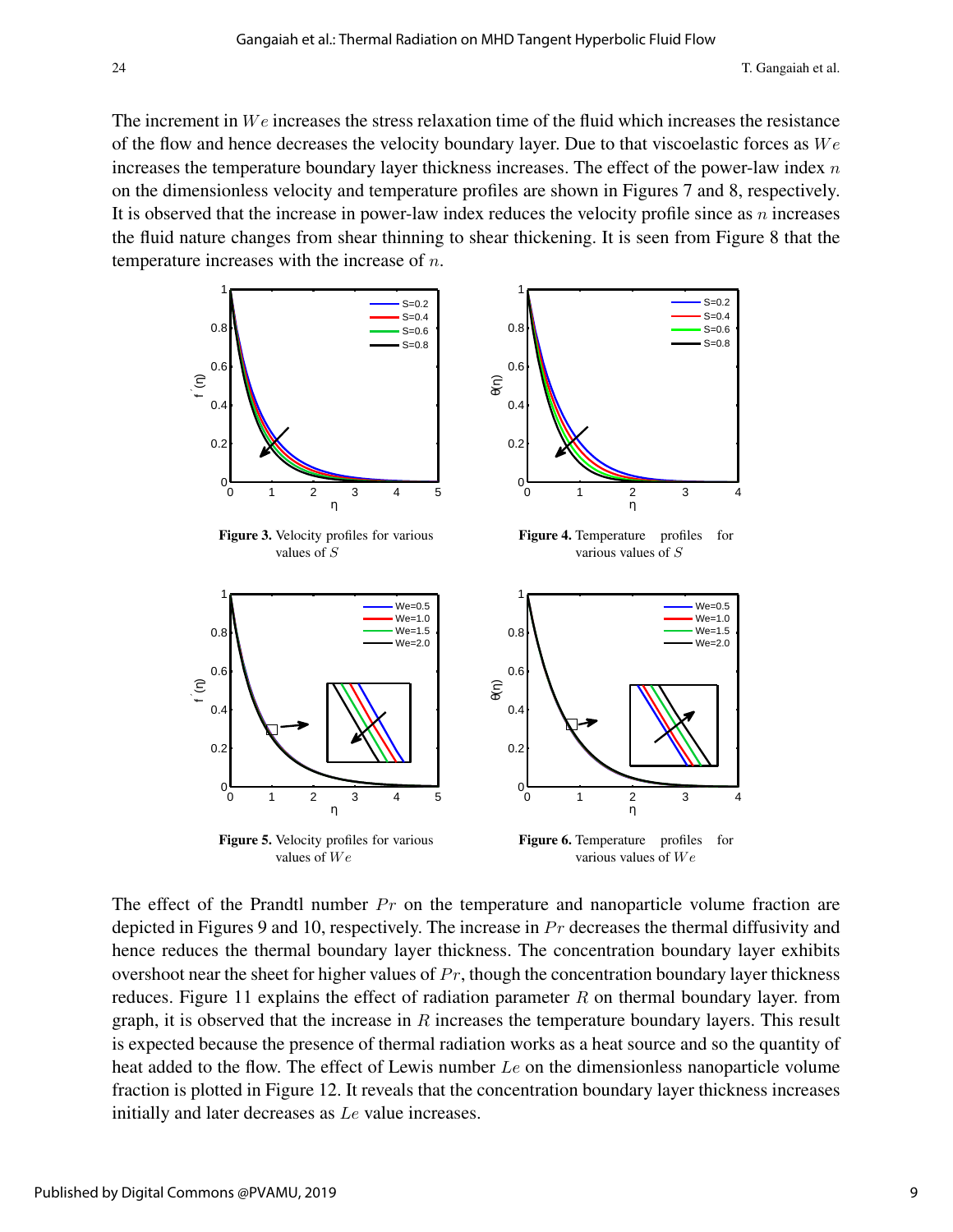

Figure 7. Velocity profiles for various values of  $n$ 



Figure 8. Temperature profiles for various values of n



Figure 9. Temperature profiles for various values of  $Pr$ 



Figure 10. Nanoparticle volume fraction profiles for various values of  $Pr$ 



Figure 11. Temperature profiles for various values of R



Figure 12. Nanoparticle volume fraction profiles for various values of Le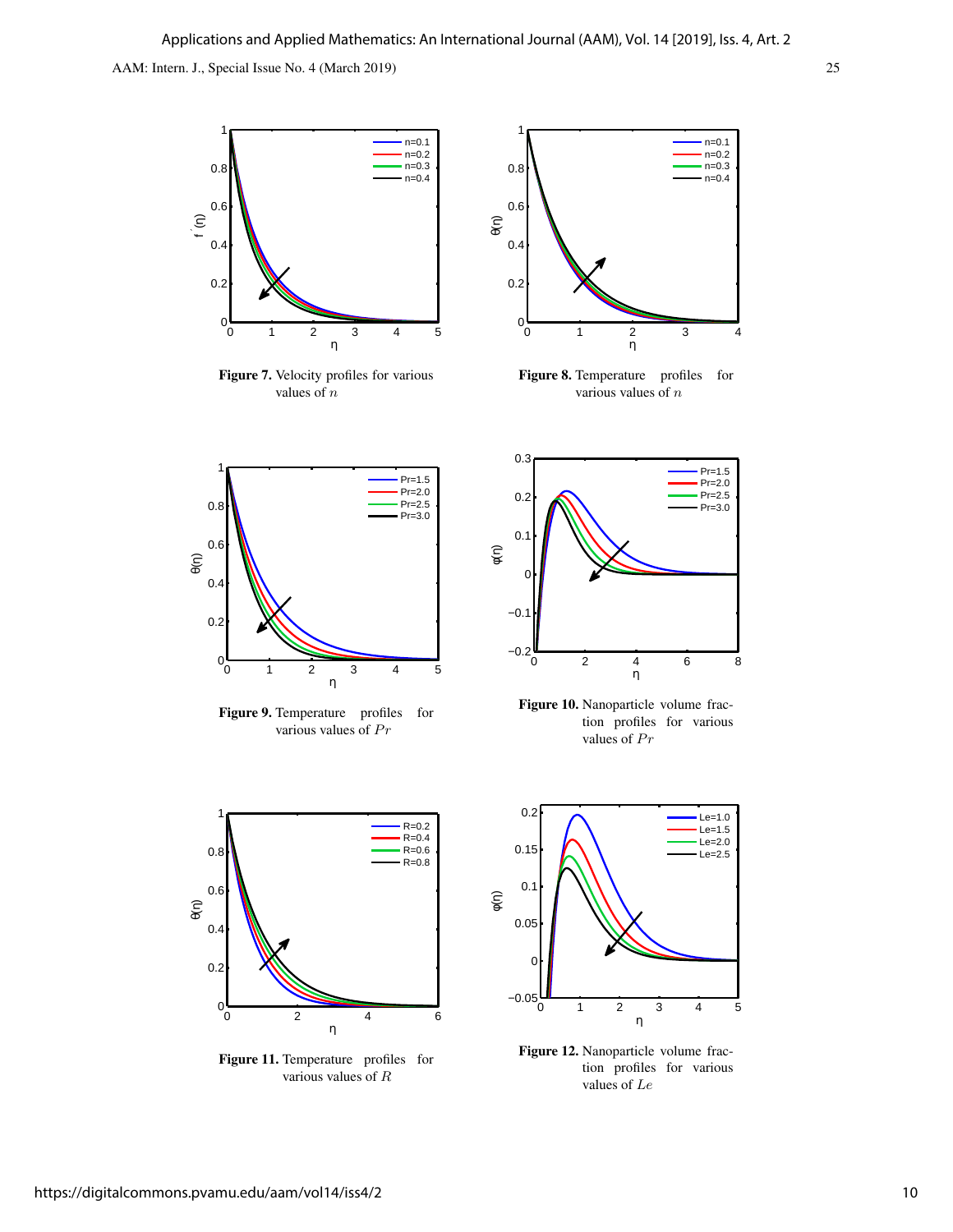The impact of thermophoresis parameter  $N_t$  on temperature and concentration profiles is depicted in Figures 13 and 14, respectively. With an increase of  $N_t$ , it increases thermophoretic force which tends to move nanoparticles from hot to cold areas and hence, it increases the magnitude of temperature profiles. With an increment in  $N_t$ , the concentration boundary layer thickness increases and the overshoot near the wall is found. The effect of Brownian motion parameter  $Nb$  on the temperature and concentration are plotted in Figures 15 and 16, respectively. Due to the presence of nanoparticles in base fluid Brownian motion takes place and their collision with the fast-moving molecules in the fluid. Consequently the heat transfer characteristic of the fluid increases. Also, when the value of  $Nb$  increases, diffusion takes place and hence the concentration boundary layer thickness decreases.



Now, we discuss the variations of the physical quantities of engineering importance, that is, the skin friction coefficient [ $C_{f_x}$ ] and the local Nusselt number [ $Nu_x$ ] for various values of S, M, R, We and n. Here the quantities  $f''(0)$  and  $-\theta'(0)$  are related to the skin friction coefficient and the local Nusselt number, respectively. Figure 17 represents the behaviour of the skin friction coefficient  $[f''(0)]$ with suction parameter S for three different values of Weissenberg number ( $We = 0.5, 1, 1.5$ ). It is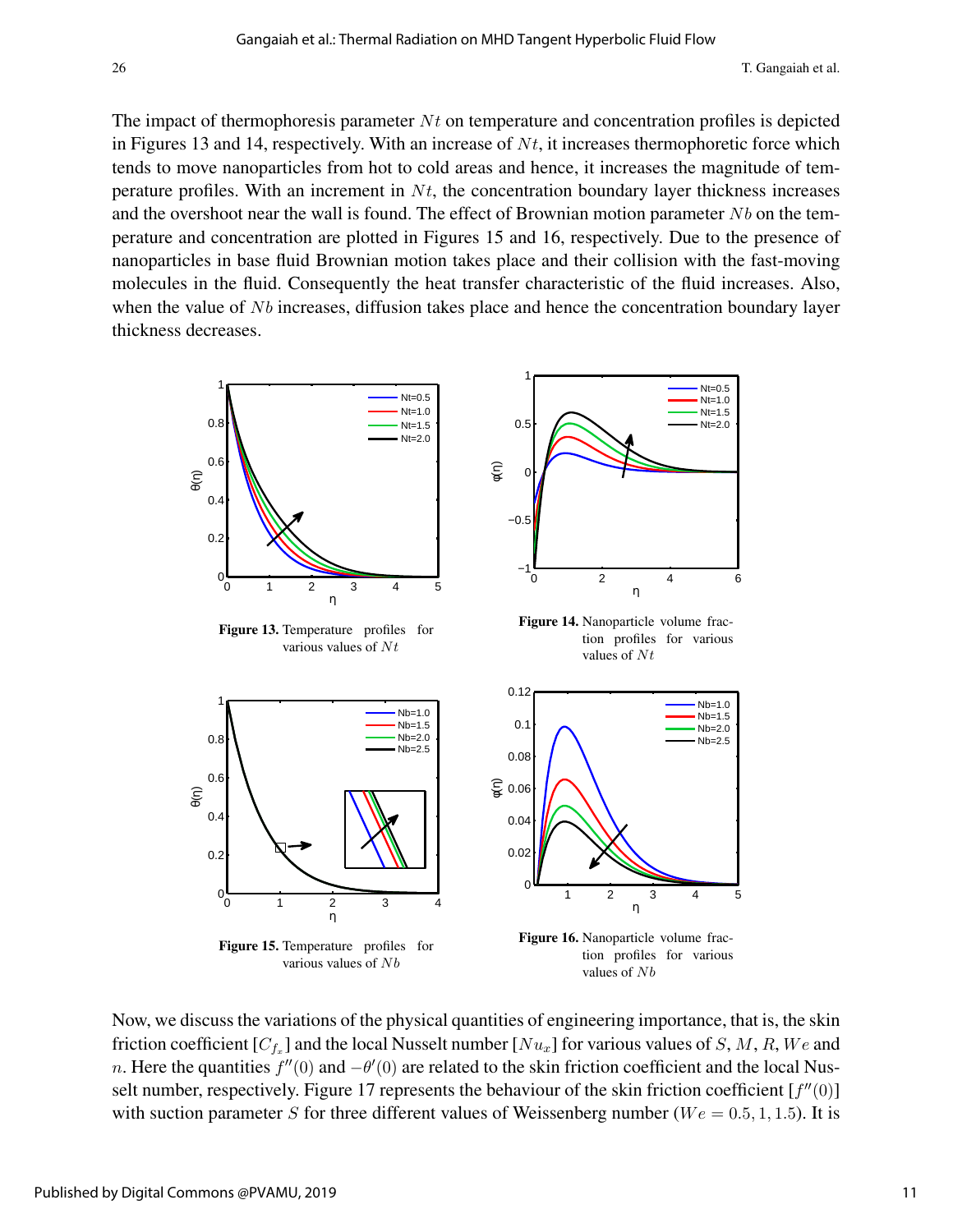found that skin friction coefficient decreases with an increase in  $S$  as well as an increase in  $We$ . Figure 18 displays the variation in skin friction coefficient  $[f''(0)]$  with magnetic field parameter M for three different values of power-law index ( $n = 0.1, 0.2, 0.3$ ). from that graph, skin friction coefficient increases with an increase in M and  $n$ . Figures 19 and 20 explains the change in local Nusselt number  $[-\theta'(0)]$  with radiation parameter R for three different values of power-law index  $(n = 0.1, 0.2, 0.3)$  and Weissenberg number  $(We = 0.5, 1, 1.5)$ , respectively. From that, we conclude that local Nusselt number decrease as an increase in R and n as well as  $We$ .





Figure 19. Variation in local Nusselt Number  $[-\theta'(0)]$  for various values of  $R$  and  $n$ 

Figure 18. Variation in skin friction coefficient  $[f''(0)]$  for various values of M and n

 $\cdot$ n=0.1 n=0.2 n=0.3



Figure 20. Variation in local Nusselt Number  $[-\theta'(0)]$  for various values of  $R$  and  $We$ 

## 7. Conclusions

In this paper, we numerically investigated the influence of thermal radiation and inclined magnetic force on hyperbolic tangent nanofluid with zero normal flux over an exponentially stretching sheet. In addition, heat source/sink parameter and thermal radiation parameters have been considered for the flow to analyze velocity, temperature and nanoparticle volume fraction profiles as well as the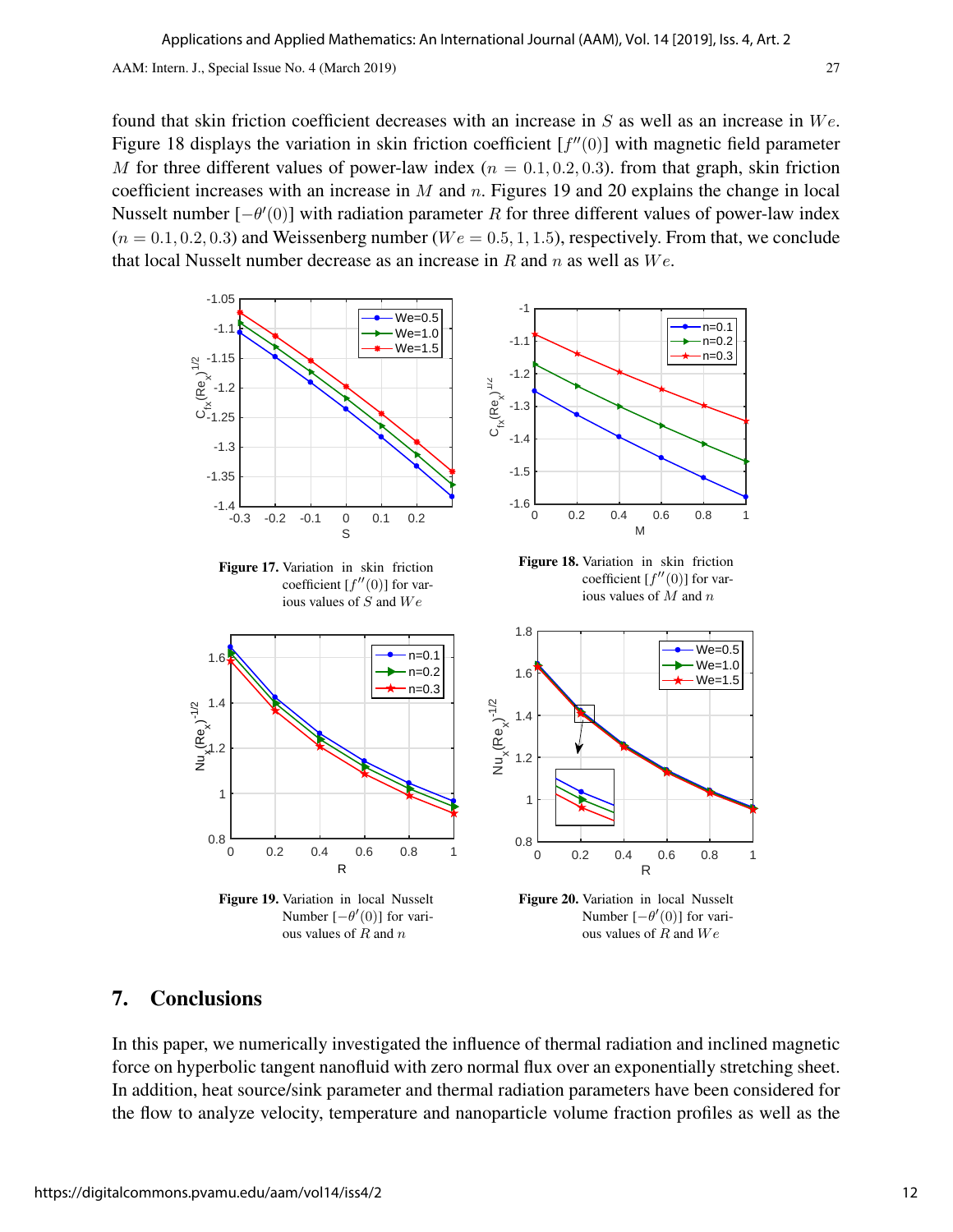skin friction coefficient and Nusselt number. The important findings of the present study are as follows:

- The velocity of the fluid, skin friction coefficient and Nusselt number reduced with increasing values of Weissenberg number while it increases the temperature.
- Increase in the magnetic field generates strong Lorentz force and hence it decreases the velocity of the fluid and increases the temperature profiles.
- Due to the suction, the fluid is brought closer to the sheet and it thins velocity boundary layer thickness as well as thermal boundary layers thickness.
- The temperature of the fluid enhanced with the radiation parameter, Lewis number, power-law index, thermophoresis parameter and Brownian parameter whereas decreases with Prandtl number.
- The concentration boundary layer thickness decreases with Brownian motion parameter, Prandtl number and Lewis number and increases with thermophoresis parameter.
- The skin friction coefficient  $[f''(0)]$  decreases with an increase in magnetic field parameter, Weissenberg number, power law index and suction parameter.
- The local Nusselt number  $[-\theta'(0)]$  increases with an increase Weissenberg number, magnetic field parameter and power-law index.

#### *Acknowledgments*

*The first author is very much thankful to the University Grants Commission, New Delhi, India, for providing an opportunity to do research work under Faculty Development Programme. Furthermore, the authors are thankful to the reviewers for their constructive suggestions to improve the quality of this article.*

#### REFERENCES

- Akbar, N.S., Nadeem, S., Haq, R.U. and Khan, Z.H. (2013). Numerical Solutions of Magnetohydrodynamic Boundary Layer Flow of Tangent Hyperbolic Fluid towards a Stretching Sheet, Indian Journal of Physics, Vol. 87, pp. 1121–1124.
- Andersson, H. I. (2002). Slip Flow past a Stretching Surface, Acta Mechanica, Vol. 158, No. 1, pp. 121–125.
- Angayarkanni and Philip, J. (2015), Review on Thermal Properties of nanofluids: Recent Developments, Advances in Colloid and Interface Science, Vol. 225, pp. 146–176.
- Anuar, I. (2011). MHD Boundary Layer Flow due to an Exponentially Stretching Sheet with Radiation Effect, Sains Malaysiana, Vol. 40, No. 4, pp. 391–395.
- Bidin, B. and Nazar, R. (2009). Numerical Solution of the Boundary Layer Flow over an Exponentially Stretching sheet with Thermal Radiation, European Journal of Scientific Research, Vol. 33, No. 4, pp. 710–717.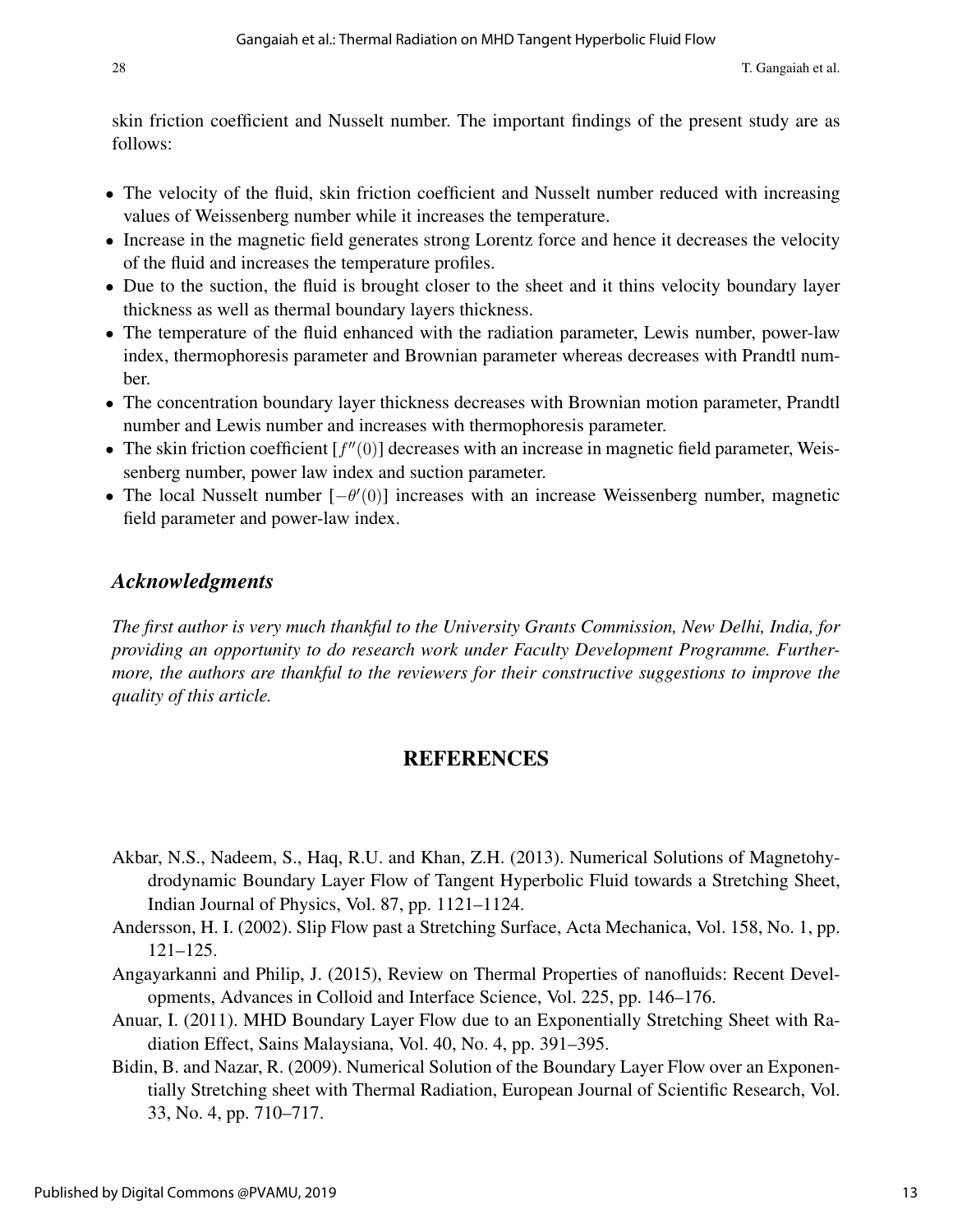- Brewster, M. Q. (1992). *Thermal Radiative Transfer and Properties*, John Wiley and Sons, New York, USA.
- Buongiorno, J. (2006). Convective Transport in Nanofluids, Journal of Heat Transfer, Vol. 128, No. 3, pp. 240–250.
- Carragher, P. and Crane, L.J. (1982). Heat Transfer on a Continuous Stretching Sheet, Zeitschrift fr Angewandte Mathematik and Mechanik, Vol. 62, No. 10, pp. 564–565.
- Choi, S.U.S. (1995). Enhancing thermal conductivity of fluids with nanoparticles in Proceedings of the ASME Int. Mech. Engg Congress and Exposition, Vol. 66, pp. 995, San Francisco, USA.
- Crane, L.J. (1970). Flow Past a Stretching plate, Zeitschrift frangewandte Mathematik und Physik, Vol. 21, No. 4, pp. 645–647.
- Dulal, P. (2010). Mixed Convection Heat Transfer in the Boundary Layers on an Exponentially Stretching Surface with Magnetic Field, Applied Mathematics and Computation, Vol. 217, No. 6, pp. 2356–2369.
- Gangaiah, T., Saidulu, N. and Lakshmi, A.V. (2018). Magnetohydrodynamic Flow of Nanofluid over an Exponentially Stretching Sheet in Presence of Viscous Dissipation and Chemical Reaction, Journal of Nanofluids, Vol. 7, No. 3, pp. 1–10.
- Gupta, P.S. and Gupta, A.S. (1977). Heat and Mass Transfer on a Stretching Sheet with Suction or Blowing, The Canadian Journal of Chemical Engineering, Vol. 55, No. 6, pp. 744–746.
- Hayat, T., Qasim, M. and Mesloub, S. (2011). MHD Flow and Heat Transfer over Permeable Stretching Sheet with Slip Conditions, International Journal for Numerical Methods in Fluids, Vol. 66, No. 8, pp. 963–975.
- Ishak, A., Nazar, R., Bachok, N. and Pop, I. (2010). MHD Mixed Convection Flow near the Stagnation-point on a Vertical Permeable Surface, Physica A: Statistical Mechanics and its Applications, Vol. 3891, pp. 40–46.
- Madhu, M. and Kishan, N. (2016). Magnetohydrodynamic Mixed Convection of a Non-Newtonian Power-law Nanofluid past a Moving Vertical Plate with Variable Density, Journal of the Nigerian Mathematical Society, Vol. 35, No. 1, pp. 199–207.
- Magyari, E. and Keller, B. (1999). Heat and Mass Transfer in the Boundary Layers on an Exponentially Stretching Continuous Surface, Journal of Physics D-Applied Physics, Vol. 32, No. 5, pp. 577–585.
- Malik, M.Y., Salahuddin, T., Hussain, A. and Bilal, S. (2015). MHD flow of tangent hyperbolic fluid over a stretching cylinder: Using Keller box method, Journal of Magnetism and Magnetic Materials, Vol. 395, pp. 271–276.
- Masuda, H., Ebata, A., Teramae, K. and Hishinuma, N. (1993). Alteration of Thermal Conductivity and Viscosity of Liquid by Dispersing Ultra-Fine Particles, Netsu Bussei, Vol. 7, No. 4, pp. 227–233.
- Mukhopadhyay, S. (2013). Slip Effects on MHD Boundary Layer Flow over an Exponentially Stretching Sheet with Suction/Blowing and Thermal Radiation, Ain Shams Engineering Journal, Vol. 4, No. 3, pp. 485–491.
- Nadeem, S. and Akram, S. (2009). Peristaltic Transport of a Hyperbolic Tangent Fluid Model in an Asymmetric Channel, Zeitschrift für Naturforschung, Vol. 64(9-10), pp. 559–567.
- Nield, D.A. and Kuznetsov, A.V. (2009). The Cheng-Minkowycz Problem for Natural Convective Boundary-Layer Flow in a Porous Medium Saturated by a Nanofluid, International Journal of